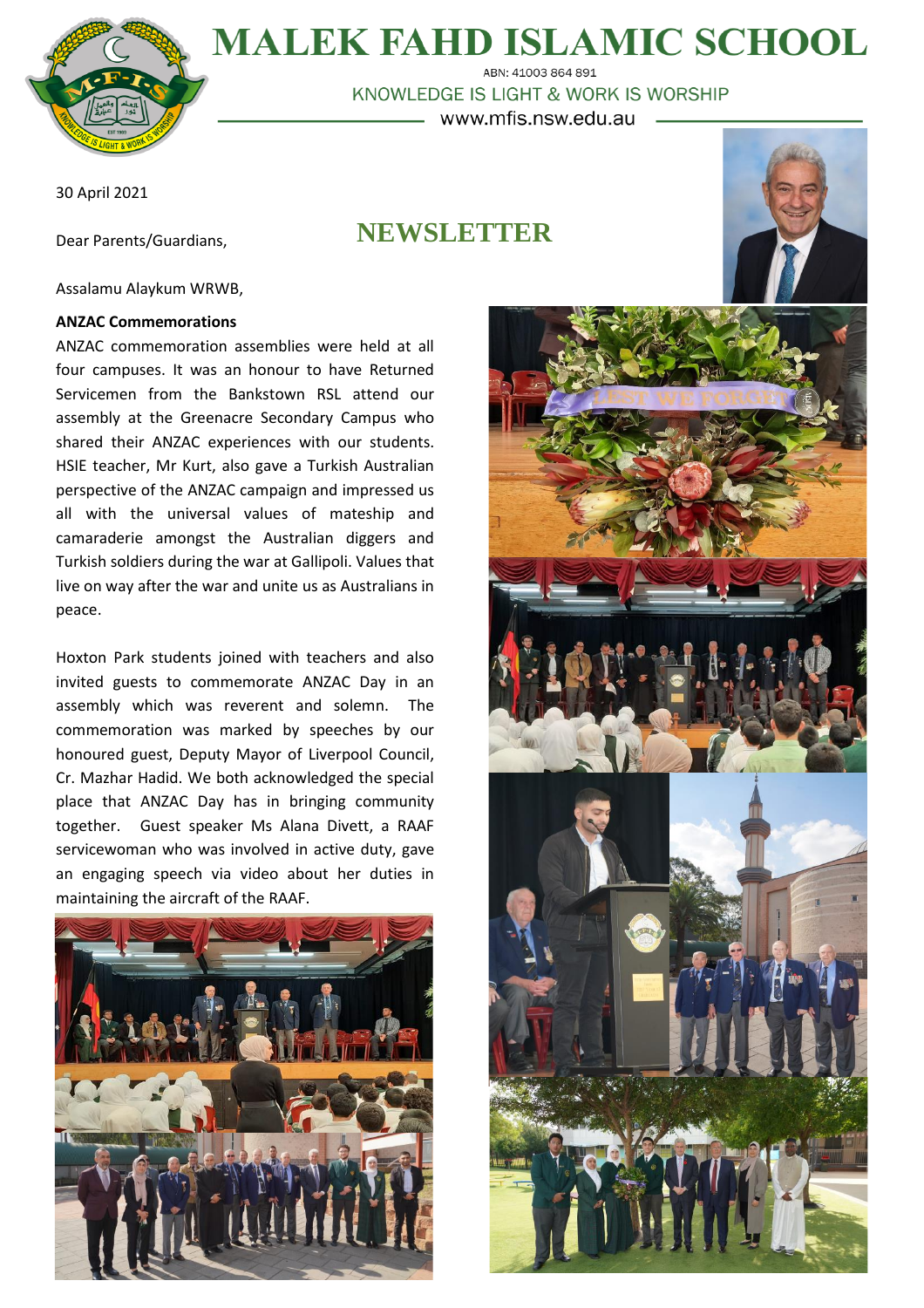#### **MFIS Iftar Dinners**

All Campuses have organised Ramadan Iftars and so far, the turnout has been overwhelming from parents and students. Hoxton Park and Greenacre Primary Campuses held their Iftar this week with a warm and family-oriented gathering to break fast with students, parents and staff. The highlight of the evening was the wonderful and melodious Nasheed performances by the Primary choir. It was a valuable opportunity for the up and coming school leaders and the primary SRC team to be engaged in leading their campus. They displayed great confidence and leadership skills on the night. A delightful banquet was served to guests by primary staff and enjoyed by all. The coming together of our school community was warming to see after the pause of 2020 due to COVID restrictions, we are grateful and fortunate indeed.



Malek Fahd Hoxton Park had the wonderful opportunity to host its first Iftar dinner for their students, families and staff. The Iftar dinner created a warm and inviting environment for all those who attended as we gathered to pray, recite dua and break our fast together.

A vast variety of food was donated by our staff as well as catered during the evening for everyone to enjoy.



**Quran Competition**

As part of Ramadan initiative, the school organises Quran competition every year to encourage Kindergarten to Year 12 students to recite and memorise as much Quran as possible. Selected students will represent the grade and the winners from each campus will attend the finals at Greenacre campus on **Thursday 6 th May** where a panel of Sheikhs will judge and finalise winners per grade. Awards will be presented to students during the School assembly.